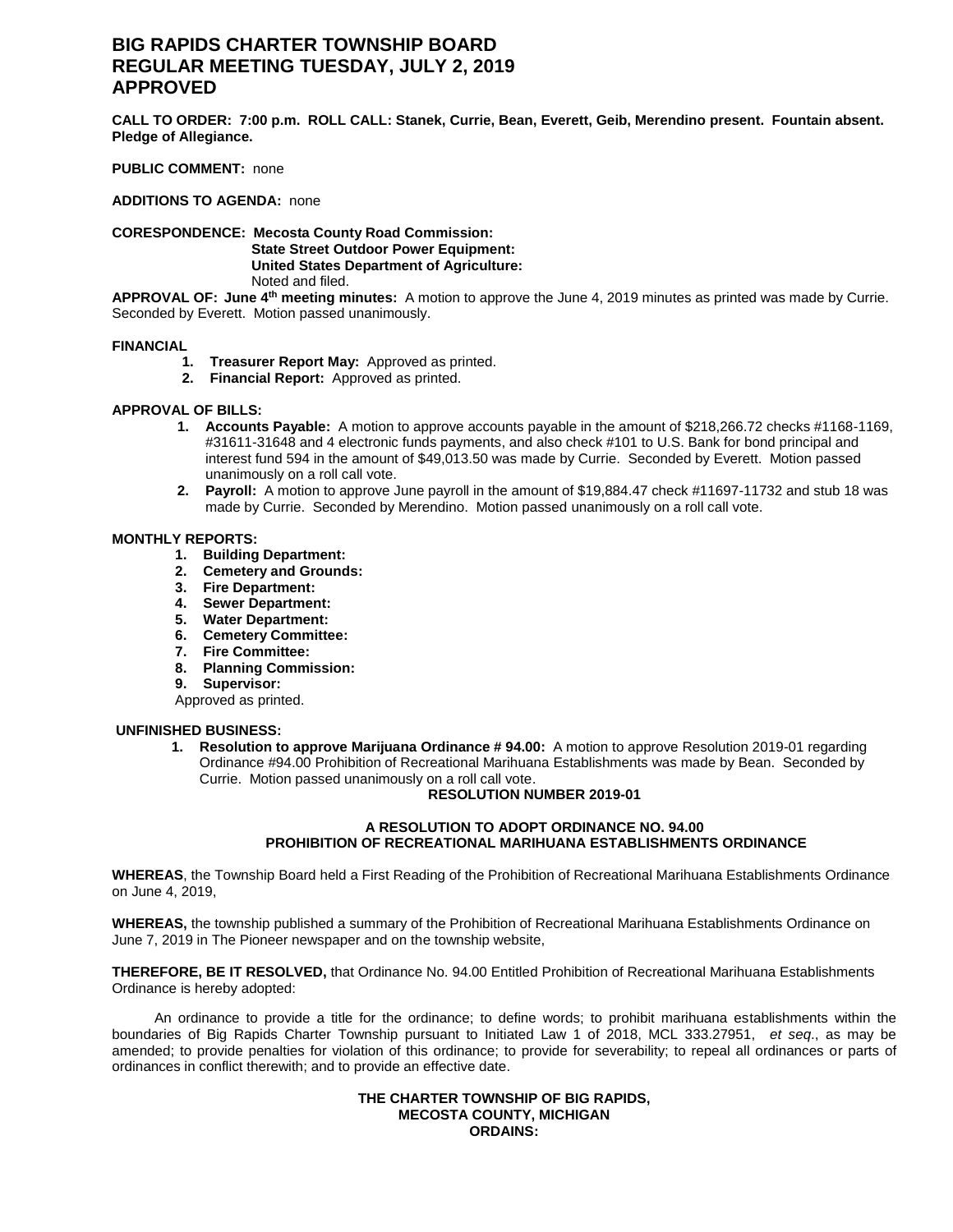#### **SECTION I TITLE**

This ordinance shall be known as and may be cited as the Big Rapids Charter Township Prohibition of Marihuana Establishments Ordinance.

# **SECTION II DEFINITIONS**

Words used herein shall have the definitions as provided for in Initiated Law 1 of 2018, MCL 333.27951, *et seq*., as may be amended.

# **SECTION III NO MARIHUANA ESTABLISMENTS**

Big Rapids Charter Township hereby prohibits all marihuana establishments within the boundaries of the Township pursuant to Initiated Law 1 of 2018, MCL 333.27951, *et seq*., as may be amended.

### **SECTION IV VIOLATIONS AND PENALTIES**

1. Any person who disobeys neglects or refuses to comply with any provision of this ordinance or who causes allows or consents to any of the same shall be deemed to be responsible for the violation of this ordinance. A violation of this ordinance is deemed to be a nuisance per se.

2. A violation of this ordinance is a municipal civil infraction, for which the fines shall not be less than \$100 nor more than \$500, in the discretion of the Court. The foregoing sanctions shall be in addition to the rights of the Township to proceed at law or equity with other appropriate and proper remedies. Additionally, the violator shall pay costs which may include all expenses, direct and indirect, which the Township incurs in connection with the municipal civil infraction.

3. Each day during which any violation continues shall be deemed a separate offense.

4. In addition, the Township may seek injunctive relief against persons alleged to be in violation of this ordinance, and such other relief as may be provided by law.

5. This ordinance shall be administered and enforced by the Ordinance Enforcement Officer of the Township or by such other person (s) as designated by the Township Board from time to time.

# **SECTION V SEVERABLITY**

The provisions of this ordinance are hereby declared to be severable. If any clause, sentence, word, section or provision is hereafter declared void or unenforceable for any reason by a court of competent jurisdiction, it shall not affect the remainder of such ordinance which shall continue in full force and effect.

# **SECTION VI REPEAL**

All ordinance or parts of ordinances in conflict herewith are hereby repealed.

# **SECTION VII EFFECTIVE DATE**

This ordinance shall take effect August 1, 2019.

The foregoing resolution was offered by Bean and supported by Currie. Ayes: Stanek, Currie, Bean, Everett, Geib, Merendino Nays: 0 Abstain: 0 Absent: Fountain

## **RESOLUTION DECLARED ADOPTED.**

\_\_\_\_\_\_\_\_\_\_\_\_\_\_\_\_\_\_\_\_\_\_\_\_\_\_\_\_ Rene Fountain, Township Clerk

STATE OF MICHIGAN

 ) SS COUNTY OF MECOSTA )

I, the undersigned, the duly qualified and acting Clerk of Charter Township of Big Rapids, Mecosta County, Michigan do hereby certify that the foregoing is a true and complete copy of a Resolution adopted by the Township Board at a regular meeting on July 2, 2019, the original of which is on file in my office. Public notice of said meeting was given pursuant to and in full compliance with Act No 267, Public Acts of Michigan, 1976 as amended, including in the case of a special or rescheduled meeting, notice by posting at least eighteen (18) hours prior to the time set for the meeting.